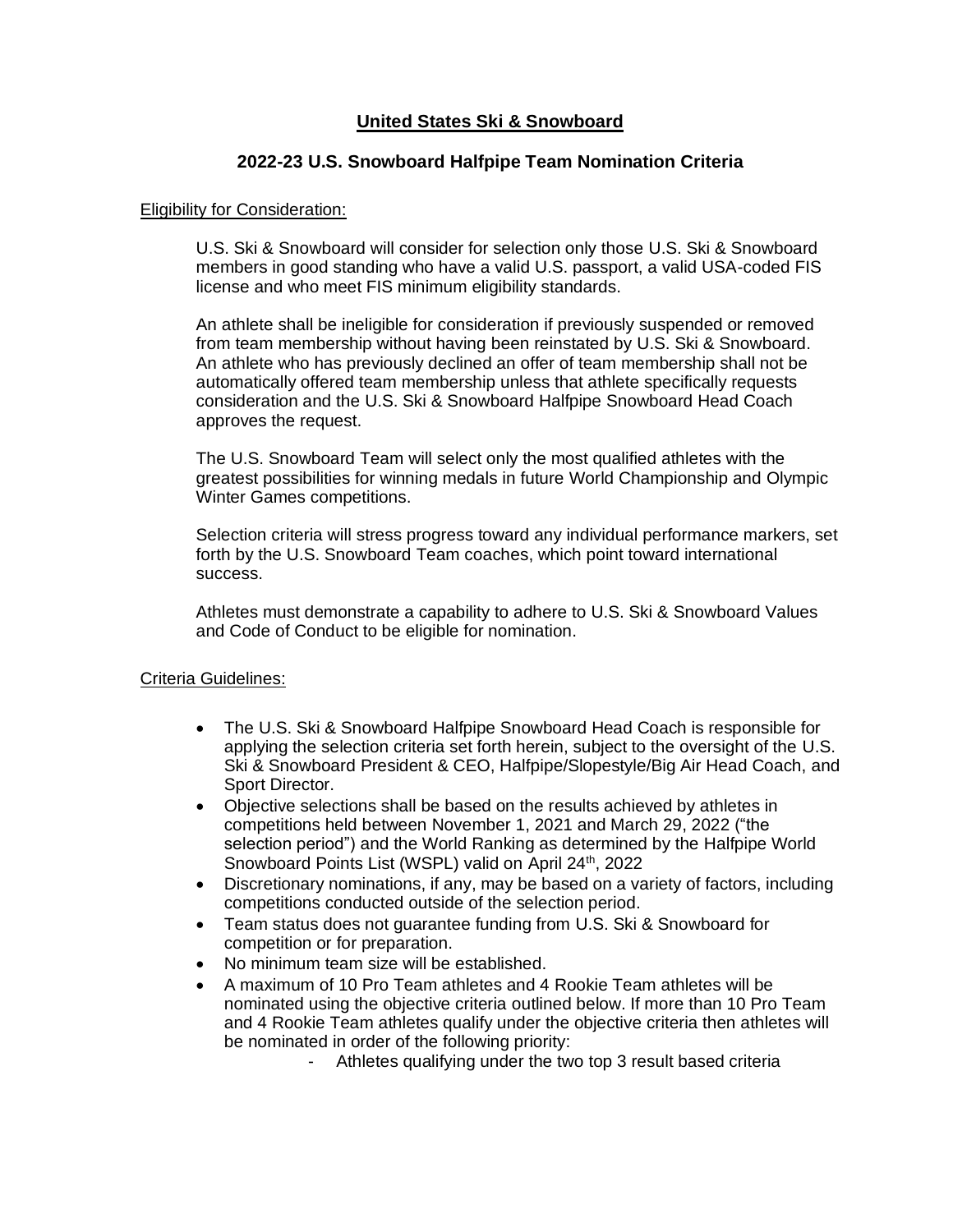- Athletes qualifying under the Top 3 U.S. Ranked men and women criteria
- Athletes qualifying under the YOB criteria nominating the highest ranked athletes, regardless of YOB, until the maximum team sizes are met.
- Athletes who have been given individual performance criteria to meet will be subject to those specific criteria and not to general criteria as outlined below.
- Athletes must be willing to commit to and participate in the full U.S. Snowboard Team camp and competition season structure.
- Athletes who are objectively nominated to the Pro or Rookie Team for the first time will receive a 2-year team nomination.
- Athletes who achieve the two Top 3 results in Olympic, World Cup, X-Games, Dew Tour, and U.S. Open competition during the 2021-22 season will receive a 2-year nomination.

### Objective Criteria:

# **OBJECTIVE NOMINATION CRITERIA HALFPIPE**

Athletes will be selected to the team based solely upon their competition results during the selection period and the World Ranking as determined Halfpipe World Snowboard Points List (WSPL) valid on April  $24<sup>th</sup>$ , 2022. Athletes meeting the following objective criteria will be selected to the U.S. Snowboard Team:

# **PRO TEAM**

Athletes meeting the following objective criteria will be selected to the Pro Team. World Rank will be assessed by the Halfpipe World Snowboard Points List (WSPL) valid on April 24th, 2022

- Any athlete achieving two top-3 results in World Cup, X-Games, Dew Tour, and U.S. Open competition during in the 2021-22 season.
- Top 3 U.S. Ranked men and women on the Halfpipe World Snowboard Points List as of April 24<sup>th</sup>, 2022. Athlete must be ranked Top 10 for men and Top 10 for women to be nominated.

YOB 2001 or older:

• World Rank of 10 or better (men and women). YOB 2002:

• World Rank of 15 or better (men) and 10 or better (women). YOB 2003:

• World Rank of 20 or better (men) and 10 or better (women). YOB 2004:

• World Rank of 20 or better (men) and 10 or better (women). YOB 2005:

• World Rank of 20 or better (men) and 15 or better (women). YOB 2006:

• World Rank of 20 or better (men) and 25 or better (women).

# **ROOKIE TEAM**